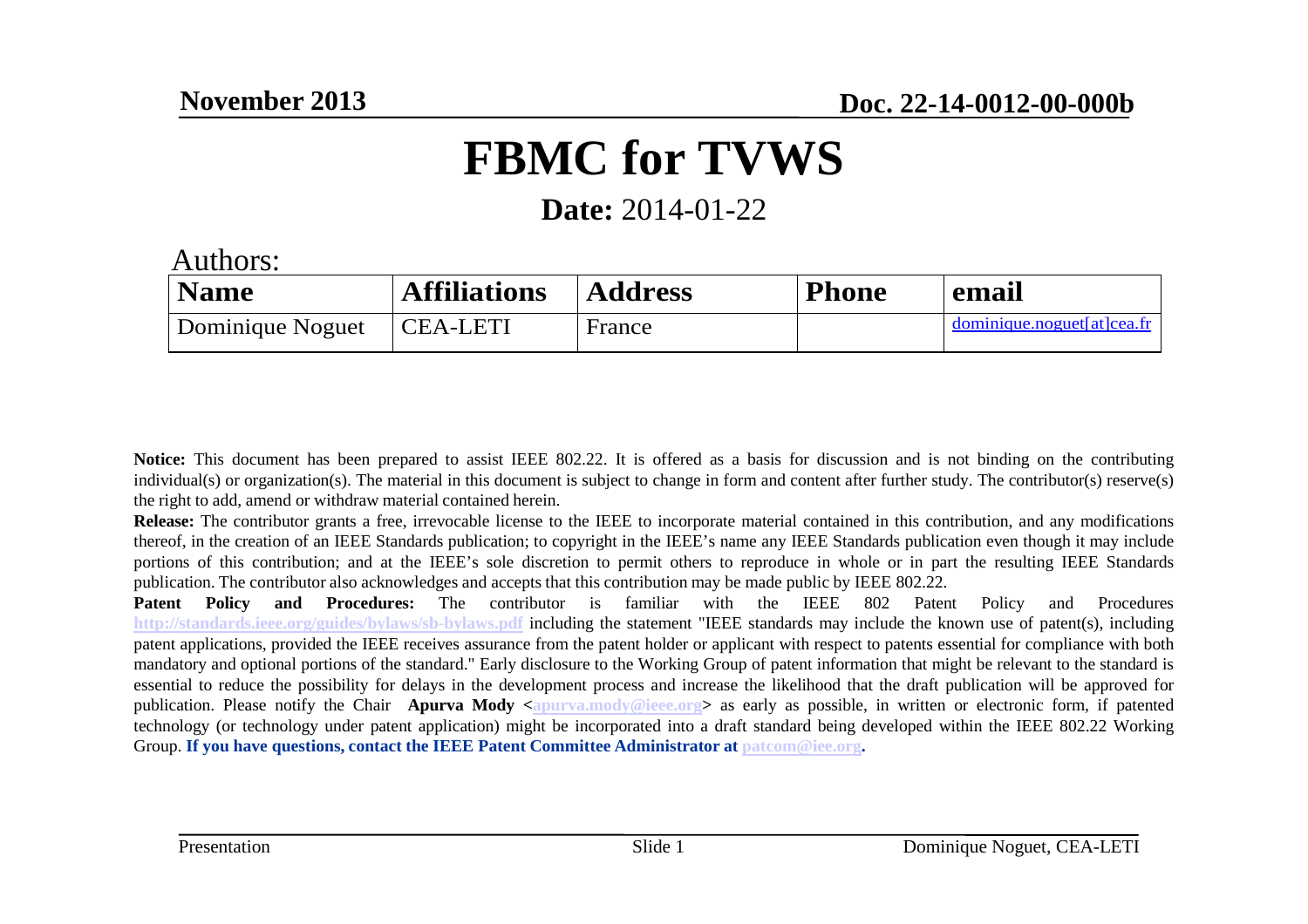### **Summary / motivation**

- $\bullet$  **Regulators demand very low adjacent channel leakage for secondary TVWS usage**
- $\bullet$  **FBMC is a multi-carrier PHY, which allows mitigating ACL though maintaining good spectrum efficiency**
- $\bullet$  **CEA-LETI has worked on how to apply this PHY to the TVWS context**
- $\bullet$ **This was presented at the White Space Summit in Paris in Dec. 2013.**
- $\bullet$  **The 802.22 chair invited CEA-LETI to present this work in order for the WG to appreciate the potential interest of this technology for its work.**
- $\bullet$  **This presentation stresses why we think FBMC is very suitable to White Space communication**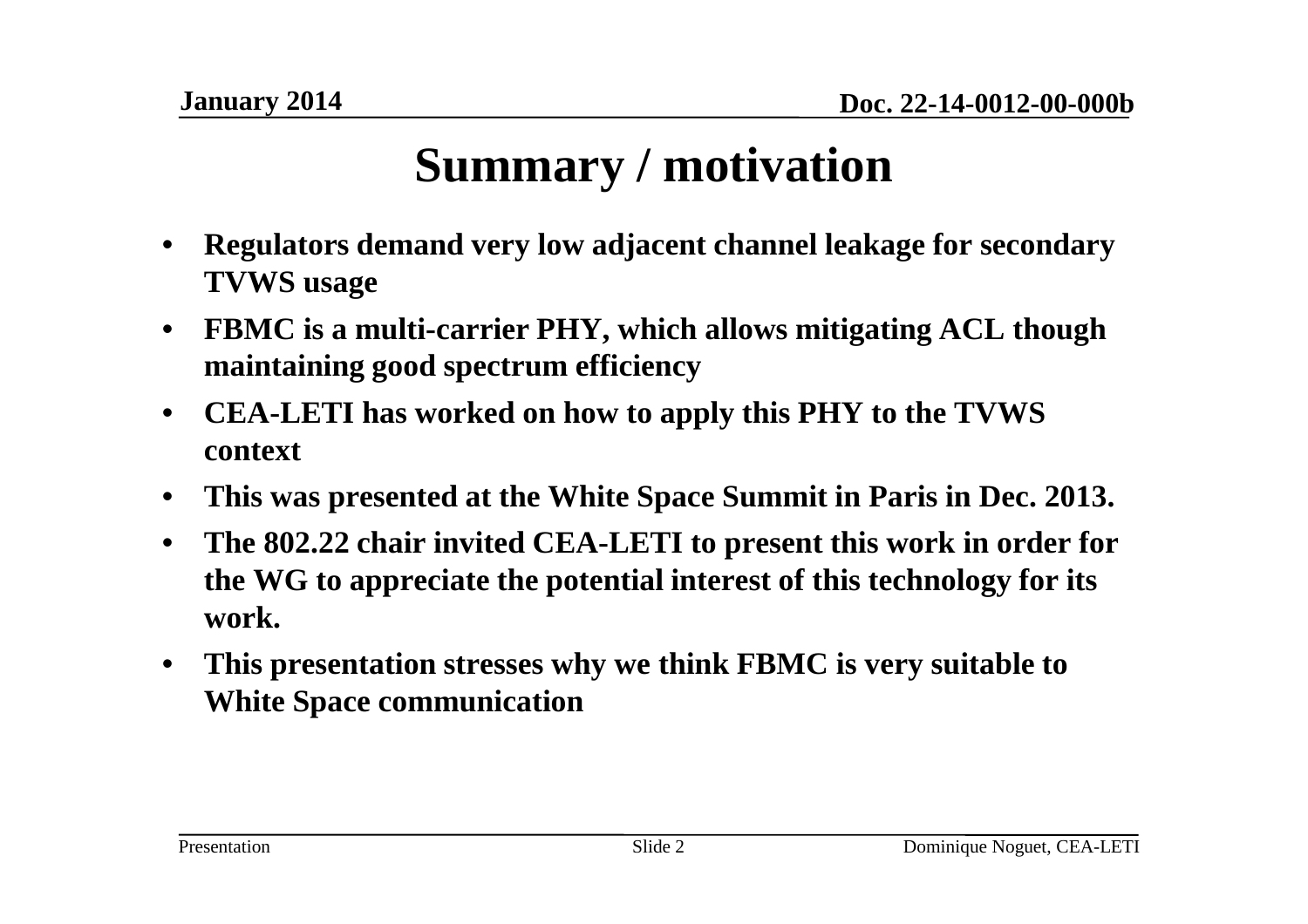### **Cognitive Radio for White Spaces**

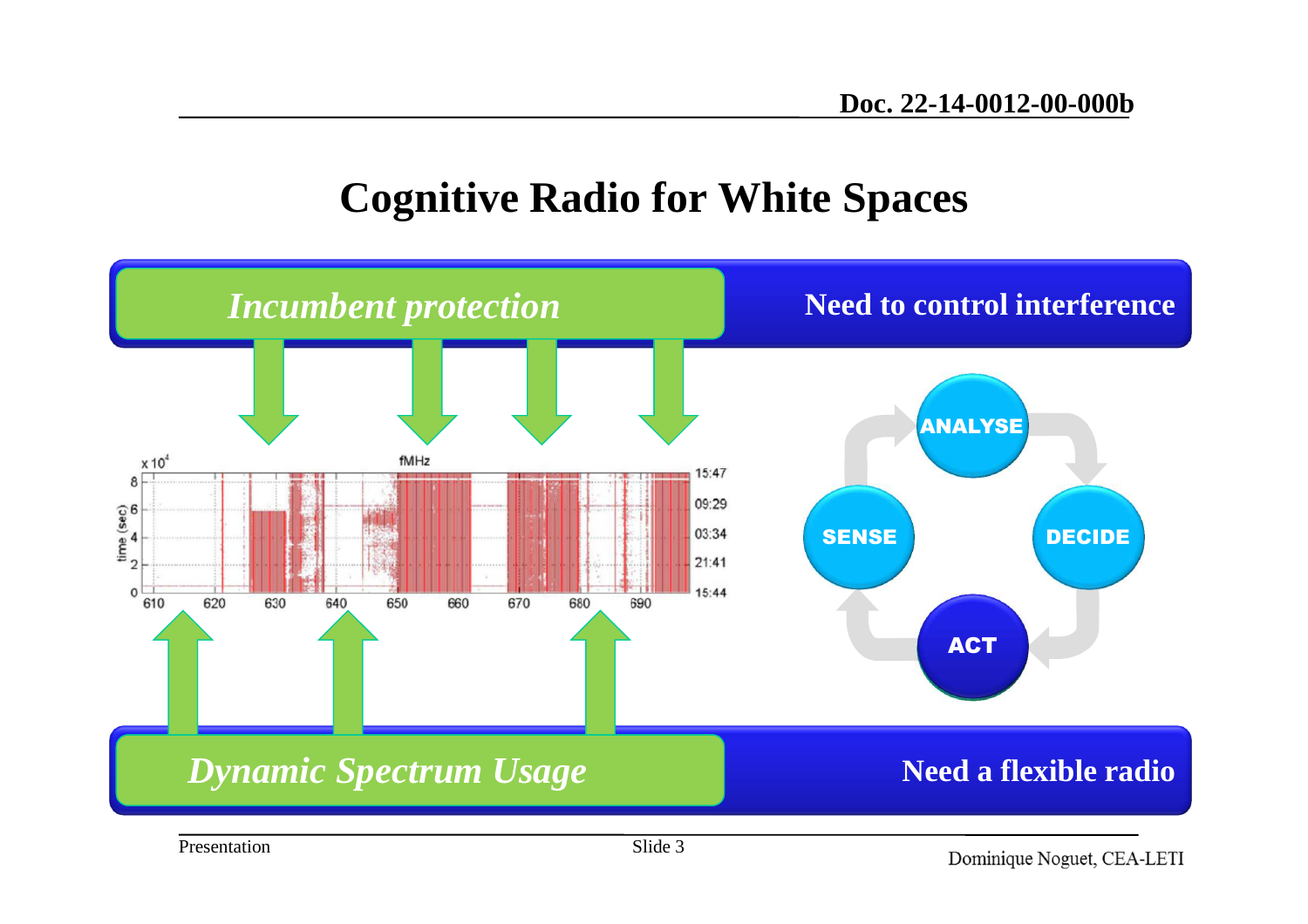# **Key parameters from regulation**

#### **FCC has approved communication parameters in the TVWS in 2009 [1]**

| <b>Parameter</b>                             | FCC[1]      | <b>Note</b>               |
|----------------------------------------------|-------------|---------------------------|
| Power for FD in adjacent band                | Not allowed |                           |
| Power for FD in non-adjacent band with geo-  | 30dBm(1W)   | FCC: 36dBm EIRP with a    |
| location capability                          |             | gain antenna              |
| Power for PPD in adjacent band               | 16dBm       | Gain antenna not allowed  |
|                                              | (40mW)      |                           |
| Power for PPD in non-adjacent band with geo- | 20dBm       | Gain antenna not allowed  |
| location capability                          | (100mW)     |                           |
| Power for PPD in non-adjacent band without   | 17dBm       |                           |
| geo-location capability                      | (50mW)      |                           |
| Out-of-band performance                      | $<$ 55dB    | Relative to in-band power |

FD: Fixed DevicePPD: Personal Portable Device

[1] FCC final rule, "Unlicensed Operation in the TV Broadcast Bands", US Federal Register Vol. 74, No.30, pp 7314-7332, Feb. 17 2009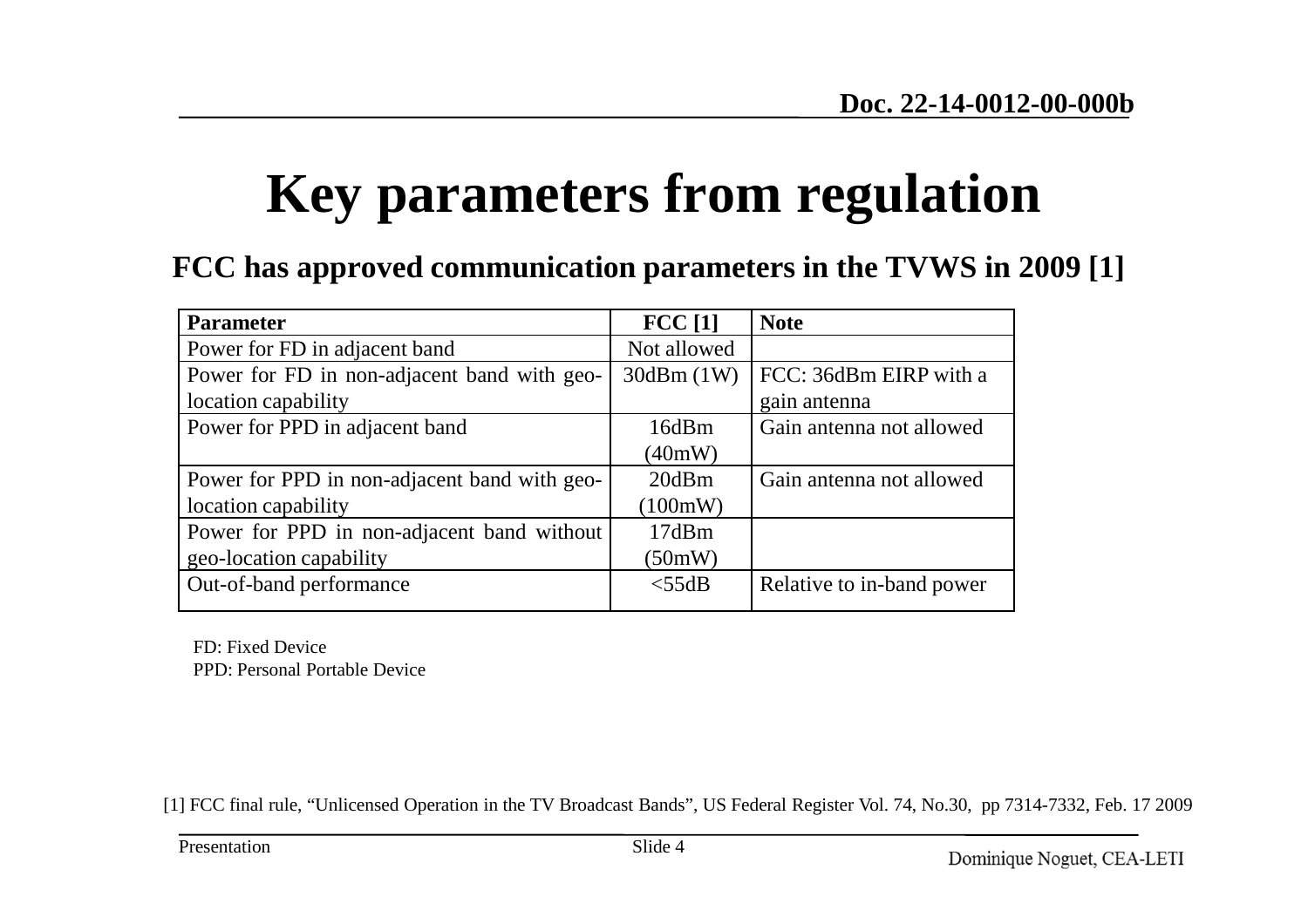## **What kind of radio?**

![](_page_4_Figure_2.jpeg)

#### **Broadband scenarios**

## **Few Mpbs to 10s Mbps**

**Regulators require high rejection for adjacent incumbent protection in TVWS - e.g., 55dB requires by the FCC**

**Low adjacent channel leakage (= high ACLR)**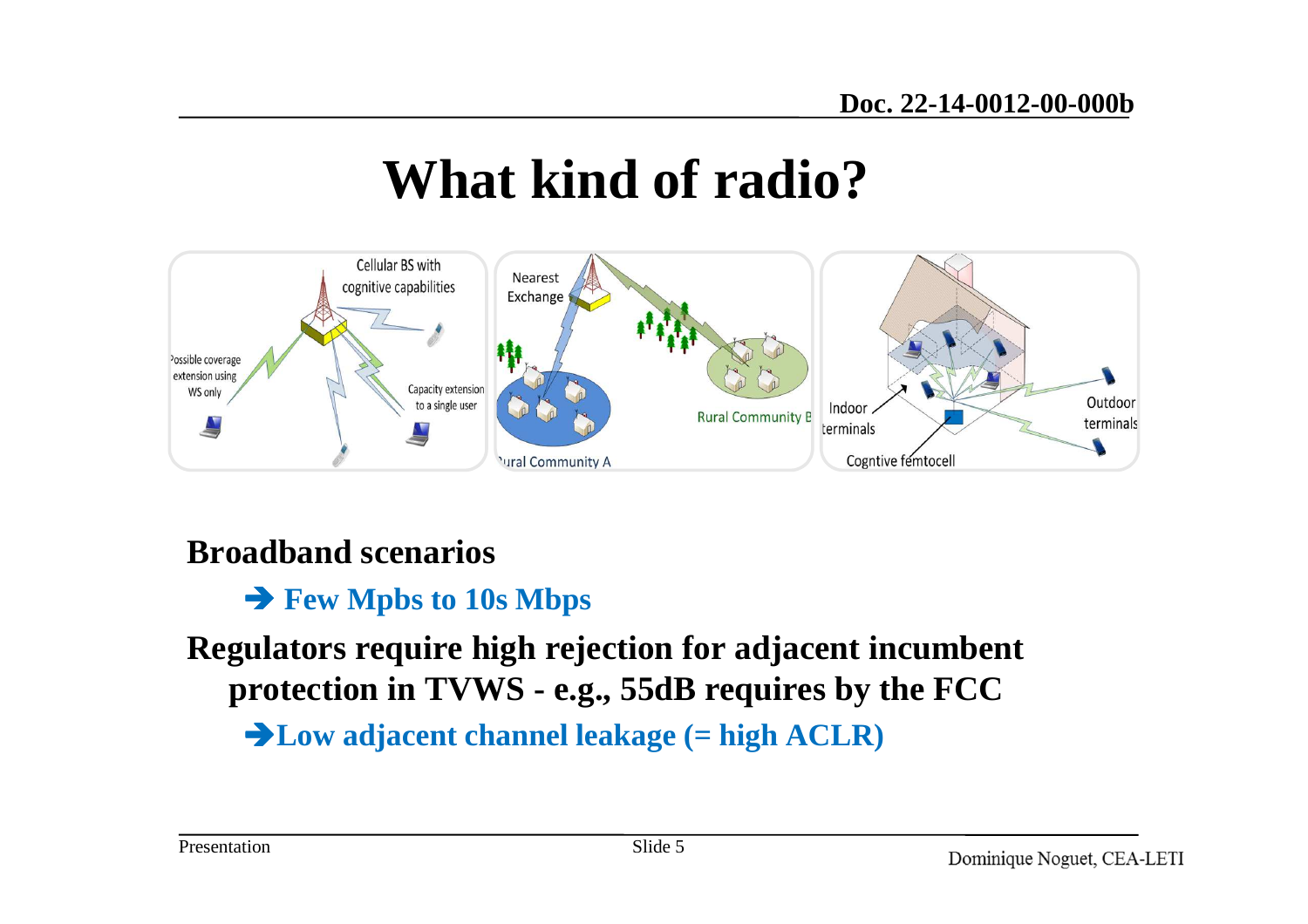## **Is it enough?**

- -UHF band is already fragmented
- Dynamic Spectrum Access may increase fragmentation
- -Example Central London
- - 96 MHz of spectrum available, 16 MHz of contiguous spectrum maximum
- • Maximizing spectrum usage implies the use of non contiguous spectrum

![](_page_5_Figure_7.jpeg)

Source: Nekovee, M., "A Survey of Cognitive Radio Access to TVWhite Spaces", International Journal of Digital Multimedia Broadcasting, Volume 2010, Hindawi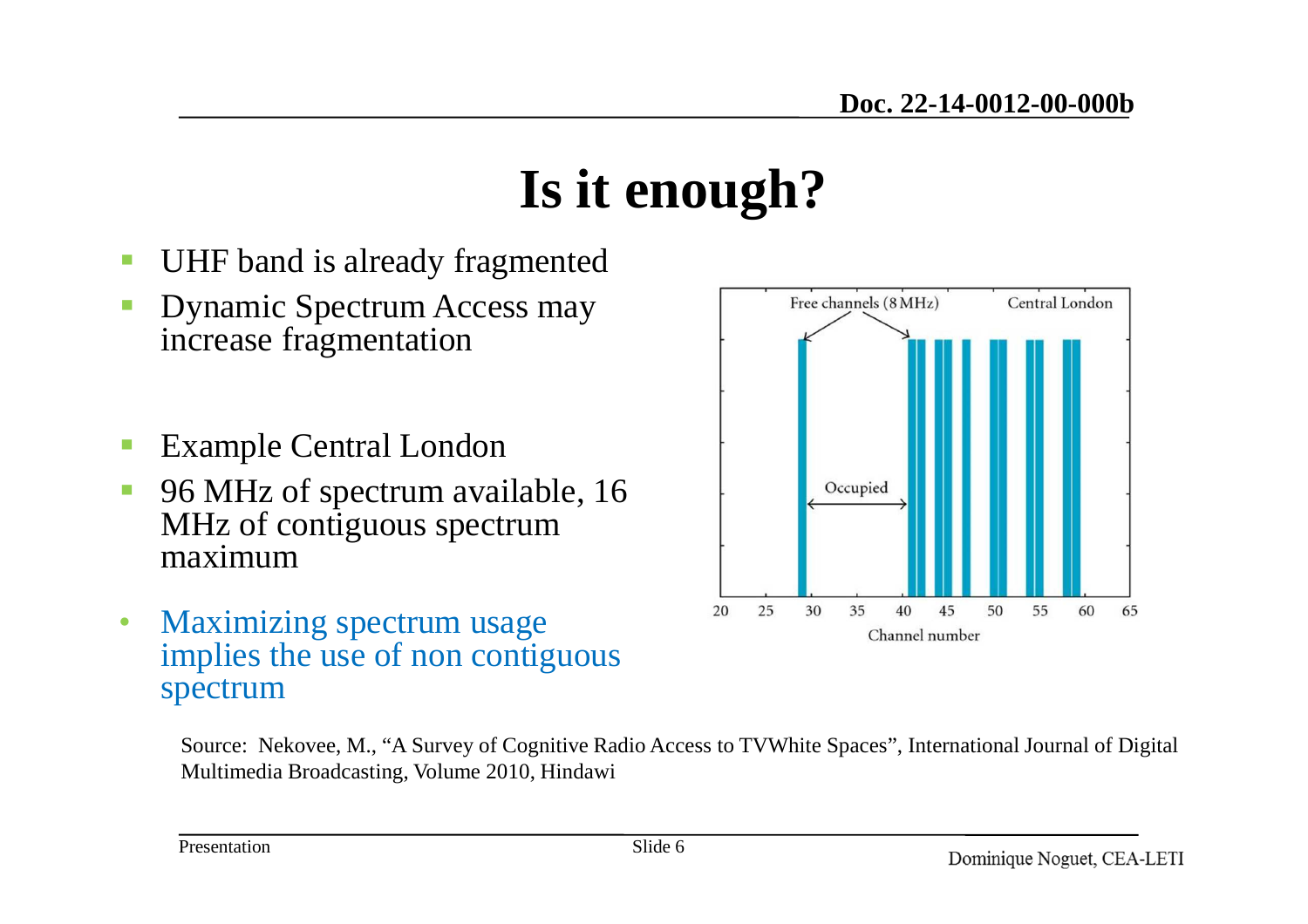## **Guidelines**

**Broadband scenarios** 

Few Mpbs **to 10s Mbps**<br> **Example to regard to high redeem** 

**Regulators require high rejection for adjacent incumbent protection, eg 55dB required by the FCC**

**Low adjacent channel leakage (high ACLR)**

**Adapt spectrum allocation to occupancy changes**

**Flexibility** 

**Exploit potentialy fragmented spectrum (spectrum asset may not be contiguous)**

**Spectrum pooling**

![](_page_6_Picture_13.jpeg)

![](_page_6_Figure_14.jpeg)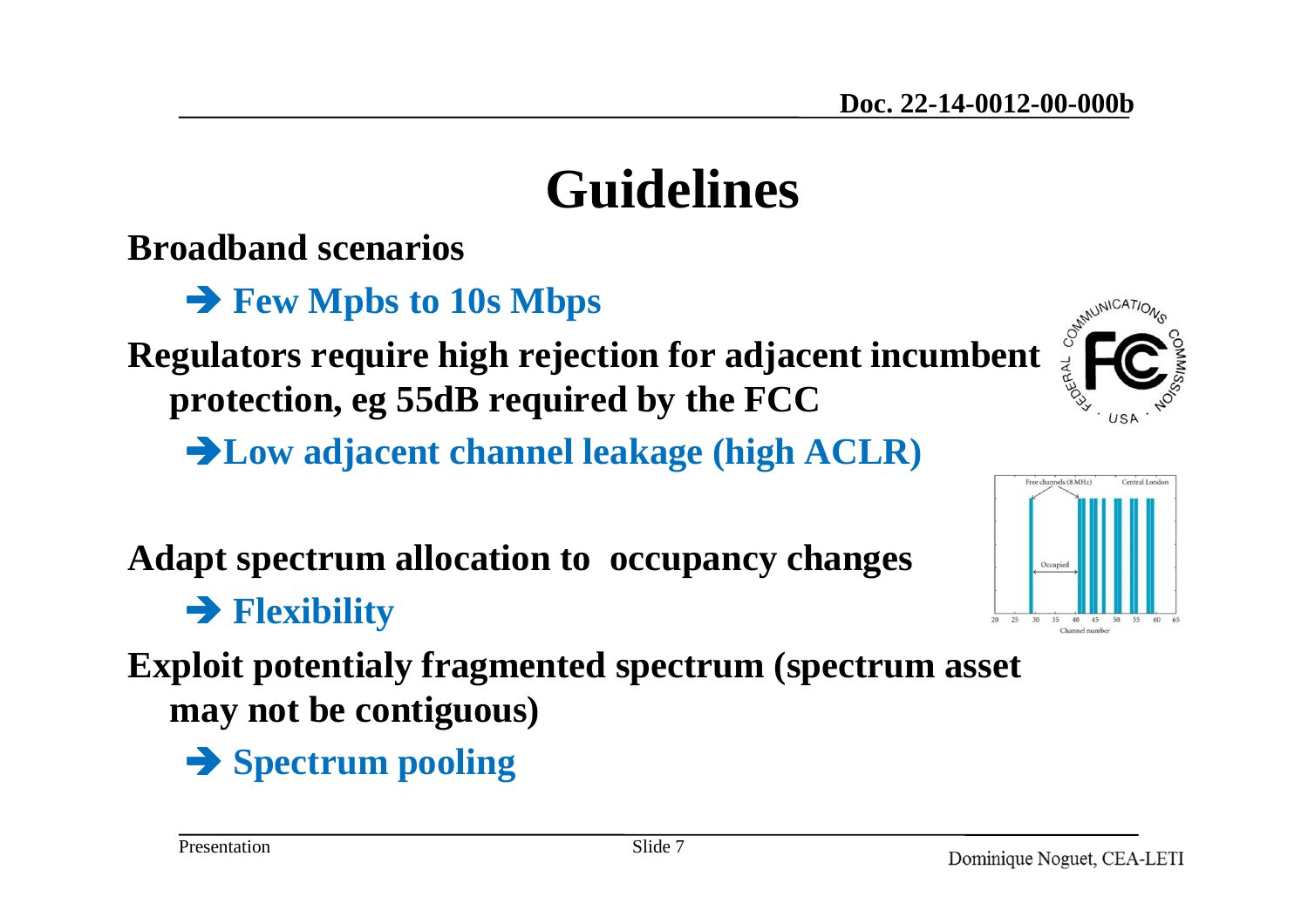## **What can we do?**

- **Flexible PHY which can adapt its spectrum profile to allowed and / or available spectral resource**
- **Multi-Carrier approaches have such a flexibility, thanks to the possibility to adjust each subcarrier transmit power in order to shape the overall spectrum profile**

#### **OFDM is the initial choice for CR PHY for the following reasons:**

- $\bullet$  OFDM is deployed in broadcast applications, as well as WLAN and in mobile wireless communication
- • Simple equalization over frequency selective channels leads to simple receiver implementation
- $\bullet$ High spectrum efficiency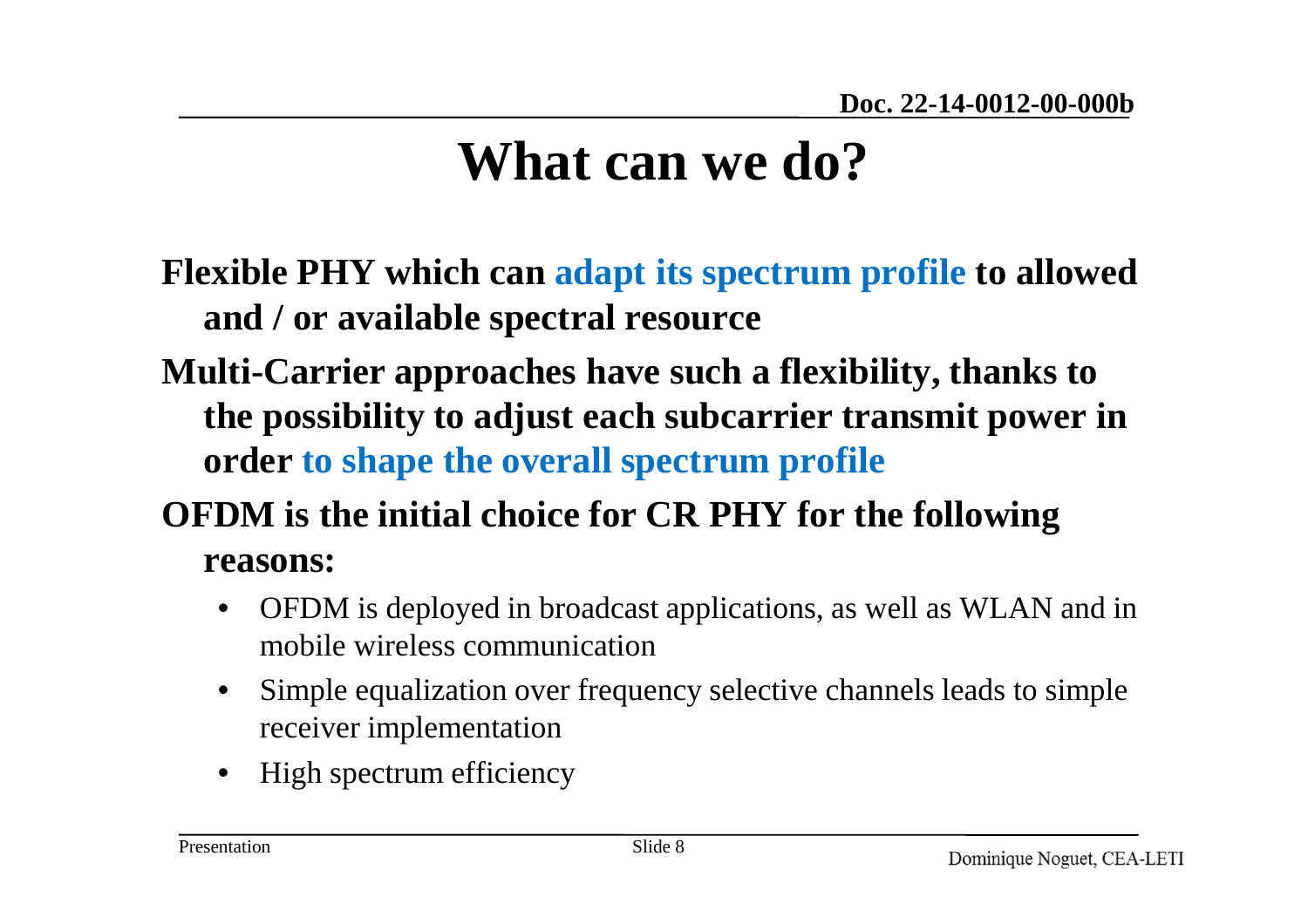## **Is OFDM fulfilling our expectations?**

**In the frequency domain, the sum of** *sinc* **functions result in adjacent leakage power**ectrum of an OFDM subchannel (during a single bit) OFDM spectrun

$$
d[n,i] = \frac{1}{\sqrt{N}} \sum_{k=0}^{N-1} s[n,k] e^{j2\pi i \frac{k}{N} \Delta f.T_s}
$$

$$
\frac{1}{T_s} = \Delta f
$$

![](_page_8_Figure_4.jpeg)

![](_page_8_Figure_5.jpeg)

- Typically, first side-lobe of an OFDM spectrum is at -13dB compared to the main lobe
- - Classical turnarounds are:
	- $\rightarrow$  to add filtering
	- $\rightarrow$  to decrease signal bandwidth

![](_page_8_Figure_10.jpeg)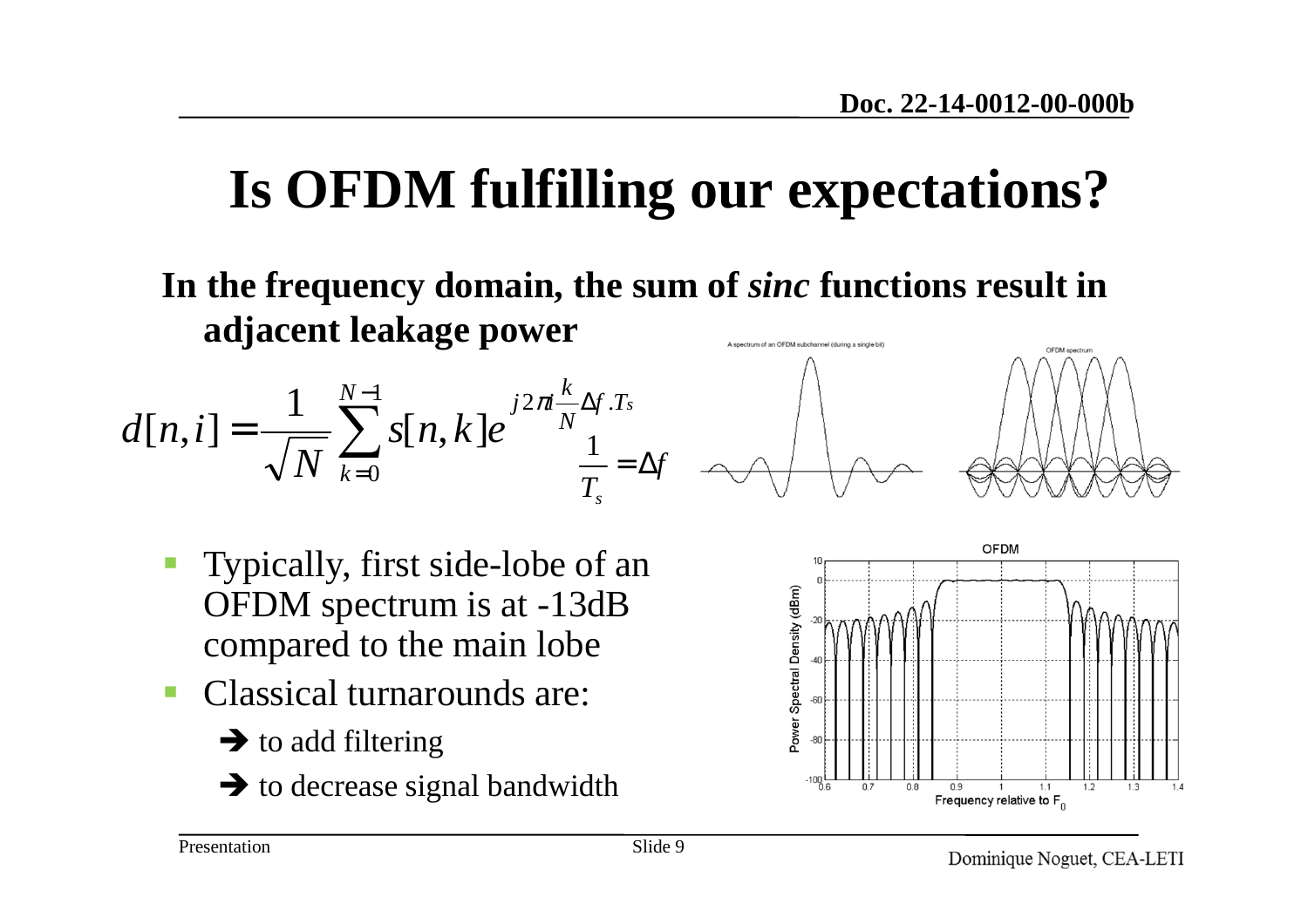## **What can be done?**

Balian-Low theorem states that we cannot have simultaneously:

- •A prototype filter well localized in time and frequency
- •A maximal spectrum efficiency
- •Complex orthogonality

*Change prototype filter*

![](_page_9_Figure_7.jpeg)

![](_page_9_Figure_8.jpeg)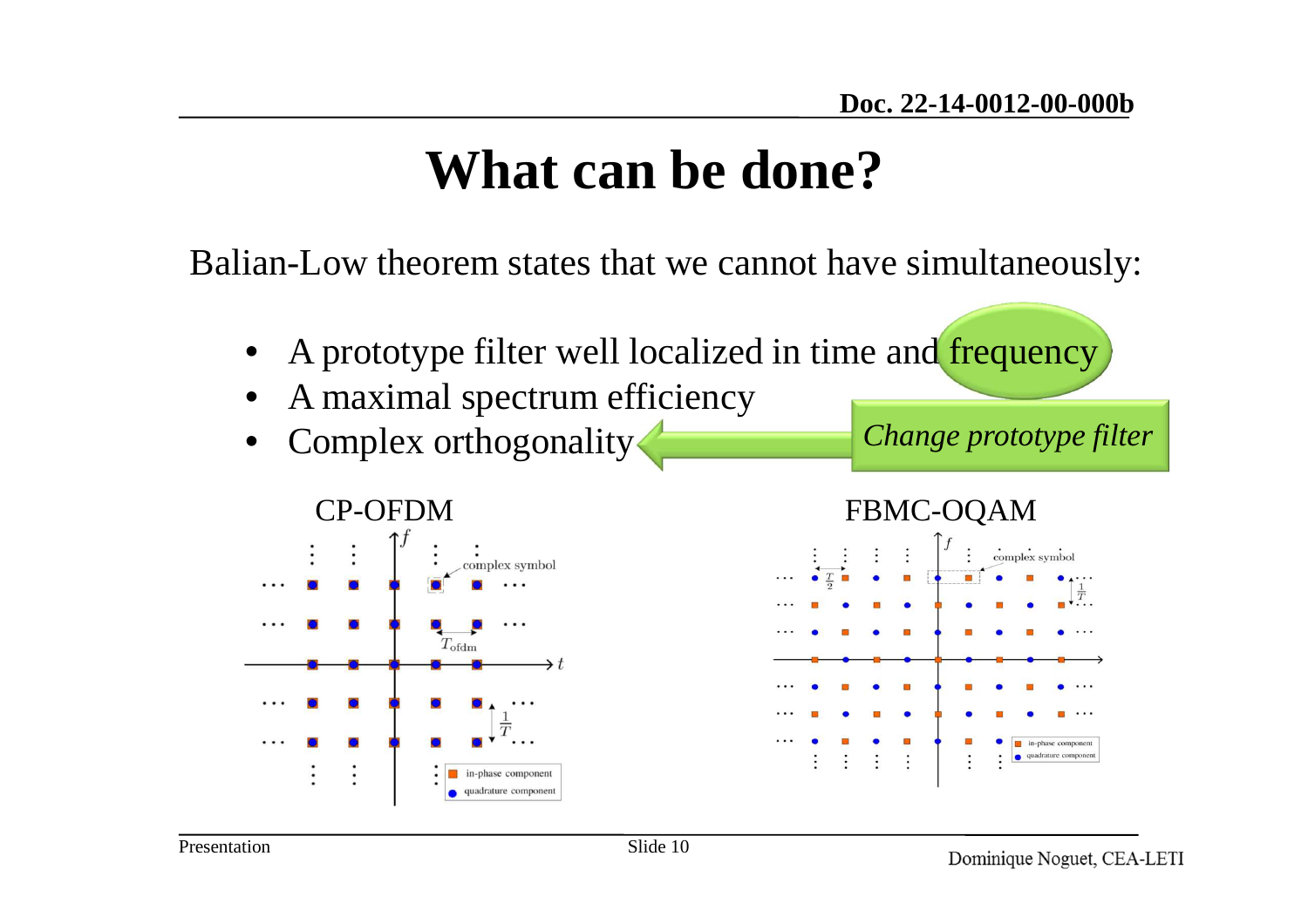## **Filter Bank Multi Carrier (FBMC)**

- **Keep the flexibility of Multi-Carrier modulation**
- $\Box$  **Control frequency response of each carrier by introducing a filter bank centered on every active carrier and based on the same prototype response**
- - This prototype filter can be selected to minimize (null) adjacent channel interference
- - The filtering is embedded in the digital modulation scheme
	- $\overline{\phantom{a}}$ No additional filter is required
	- $\mathbb{R}^2$ More flexibility

![](_page_10_Figure_8.jpeg)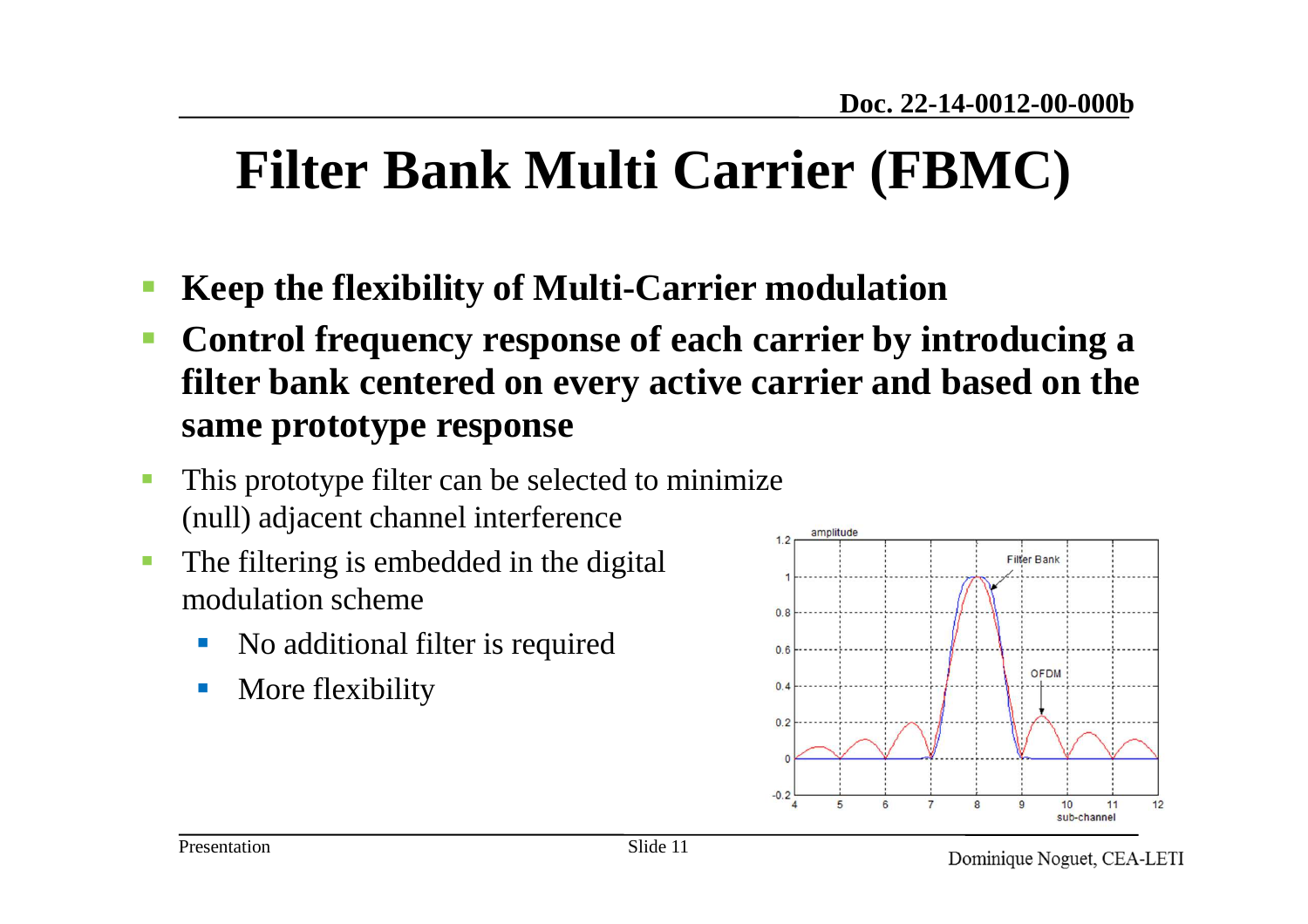## **FBMC architecture**

Can be implemented through usual iFFT / FFT for time/frequency domain conversion

![](_page_11_Figure_3.jpeg)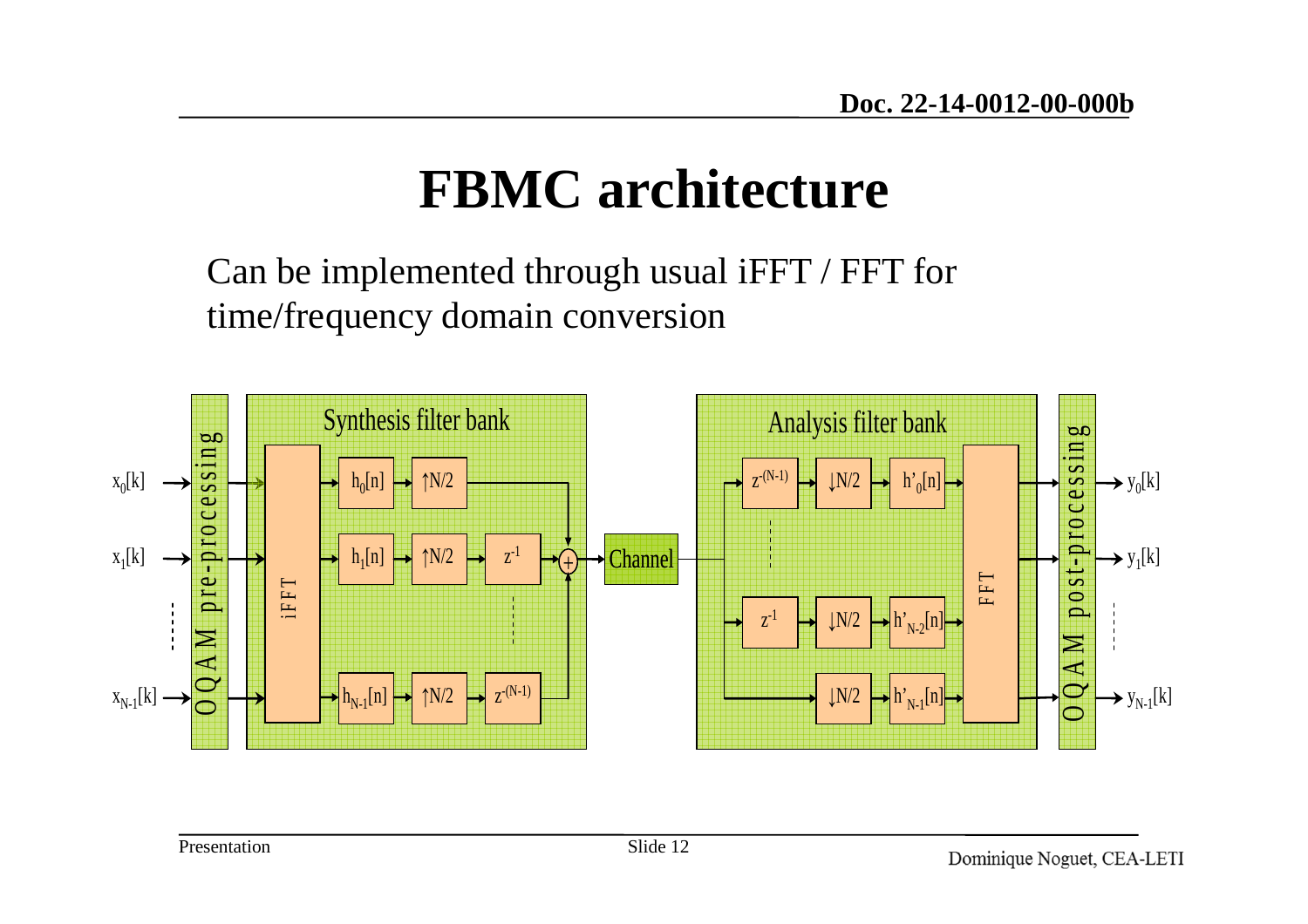## **FBMC in the TVWS context**

ACLR and spectrum efficiency comparison: OFDM vs FBMC

![](_page_12_Figure_3.jpeg)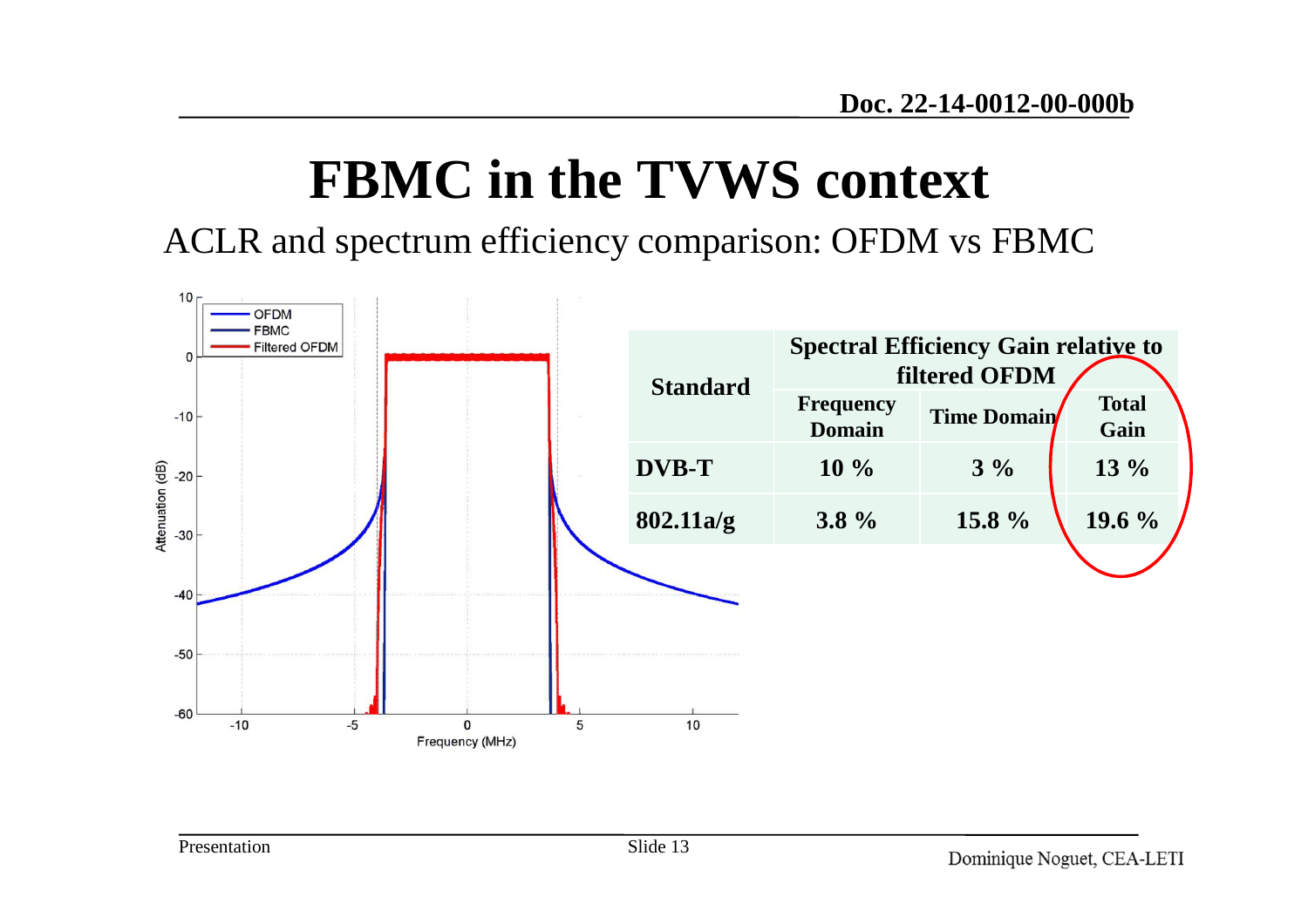## **FBMC modulation complexity**

![](_page_13_Figure_2.jpeg)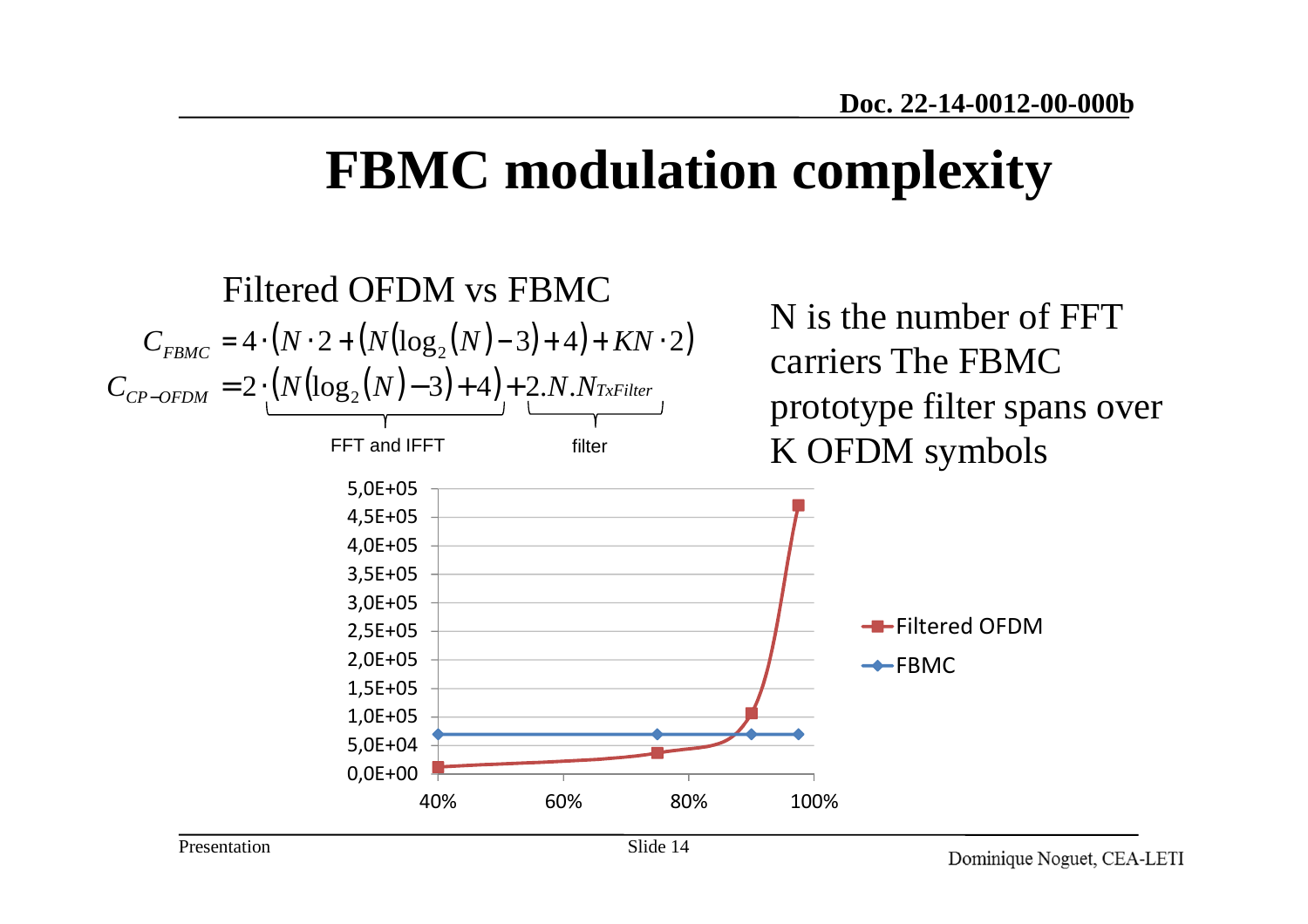#### **Doc. 22-14-0012-00-000bSpectrum pooling**

- • Concept of spectrum pooling where sub carriers are switched 'on' or 'off' according to available spectrum resource
- • This shapes the spectrum to fill the available gaps, while avoiding interference in the band used by other systems (e.g. primary systems)

![](_page_14_Figure_3.jpeg)

Source: T. A. Weiss, F. K. Jondral, "Spectrum pooling: an innovative strategy for the enhancement of spectrum efficiency", IEEE Communications Magazine, vol. 42, no. 3, pp.S8-S14, March 2004.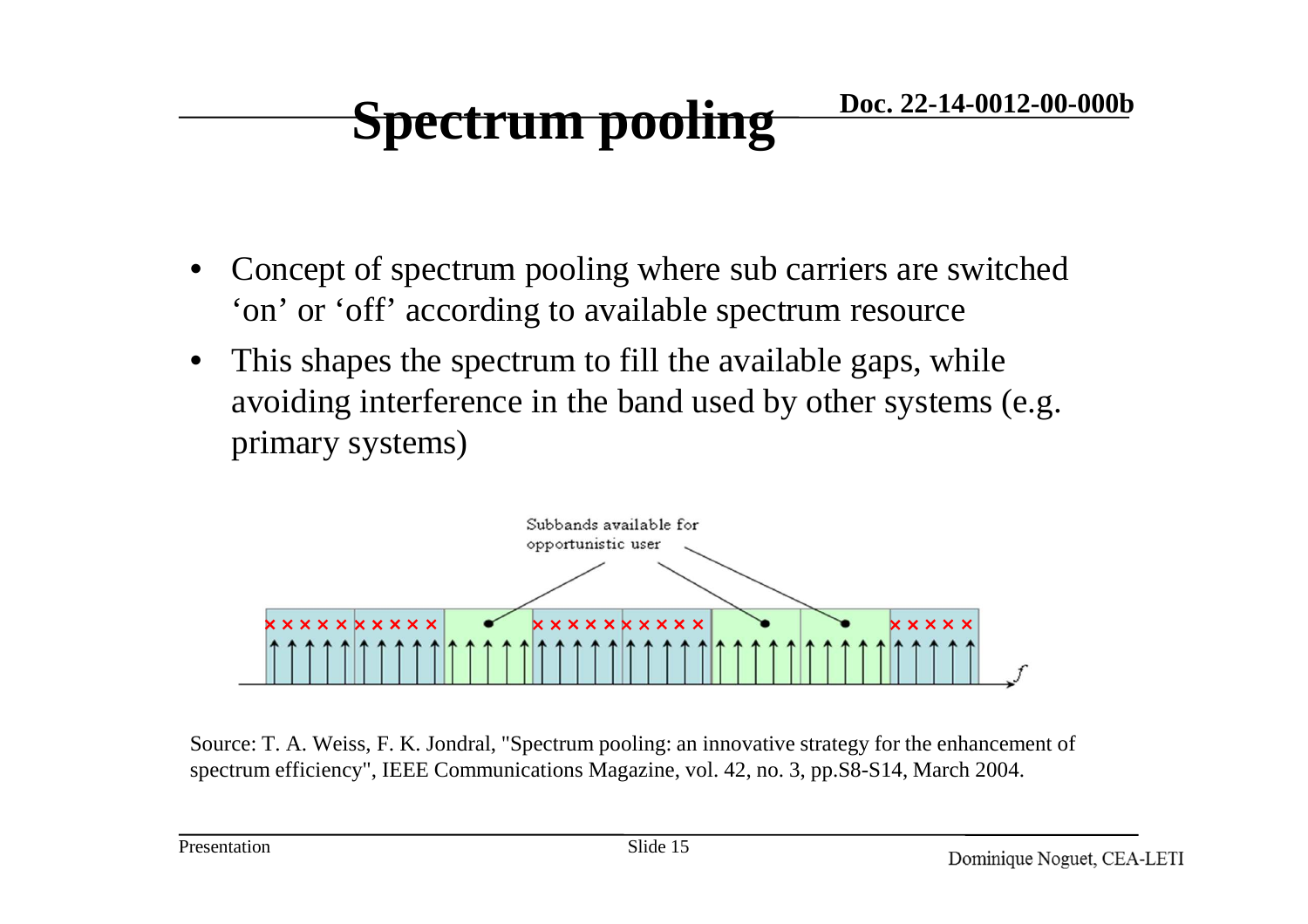## **Spectrum pooling with FBMC**

### **Since OFDM does not meet ACLR performance, only filtered OFDM is considered for comparison**

### **In the example hereunder, 15kHz subcarrier spacing is considered in both cases**

- $\rightarrow$  The benefit of filtering on top of<br>OFDM mitigates interference on OFDM mitigates interference on both sides of the overall band
- $\blacktriangleright$  It does not reject the signal inside<br>the noteb channels the notch channels
- $\blacktriangleright$  With FBMC, ACLR requirement is<br>mot both on adjacents and in the met both on adjacents and in the notch

![](_page_15_Figure_7.jpeg)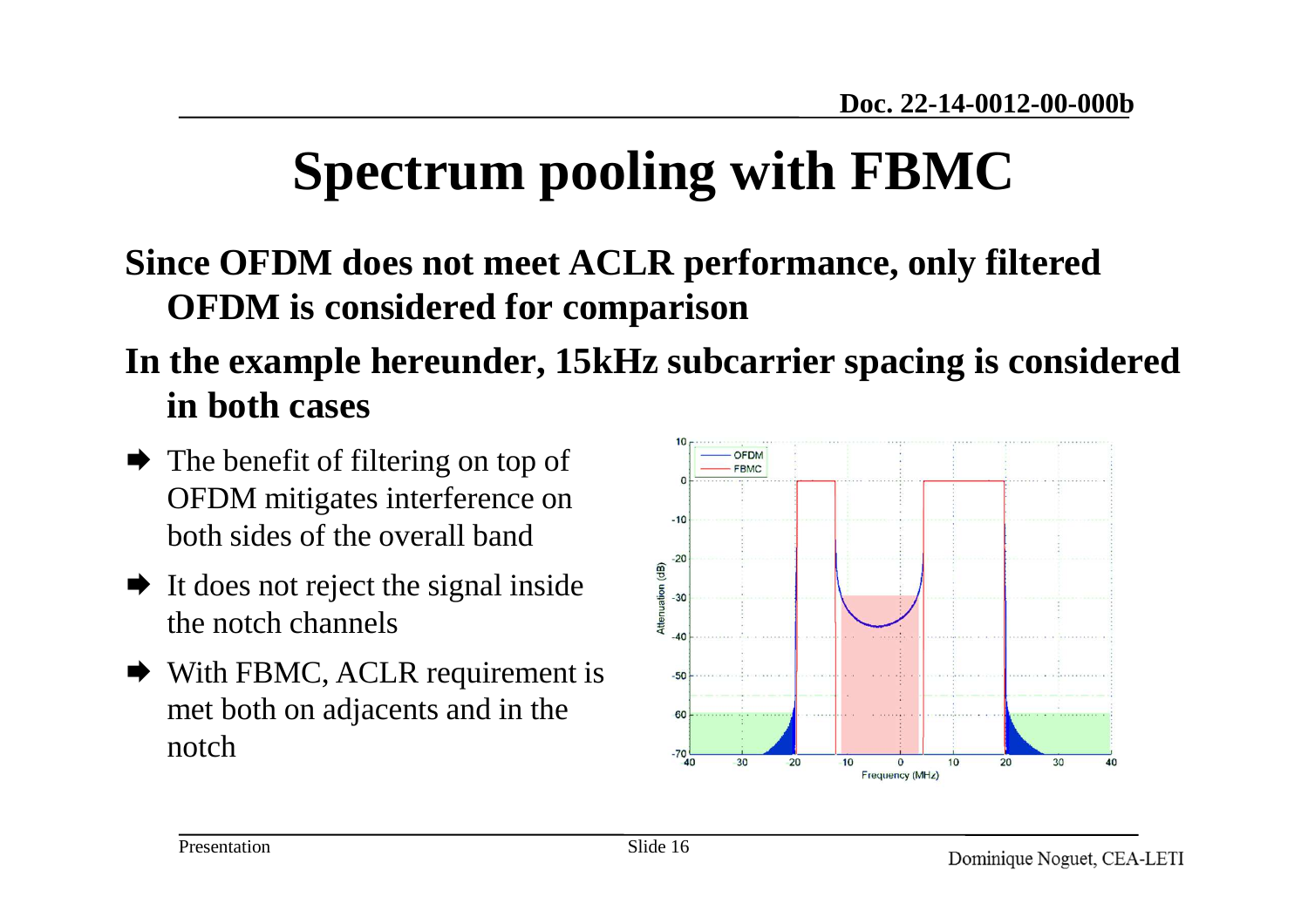### **Conclusion**

- $\bullet$  **TVWS is a context where spectrum efficiency, incumbent protection and flexibility are required**
- •**CEA-LETI has investigated options to tackle these issues**
- • **Multi-Carrier approaches were favored due to good spectrum efficiency and easy equalization at the RX (not presented herein)**
- •**FBMC was considered as a serious contender to OFDM**
- • **High ACLR and flexible access to fragmented spectrum are possible with FBMC, which outperforms OFDM in this regard**
- •**Feedback from the group is very welcome**